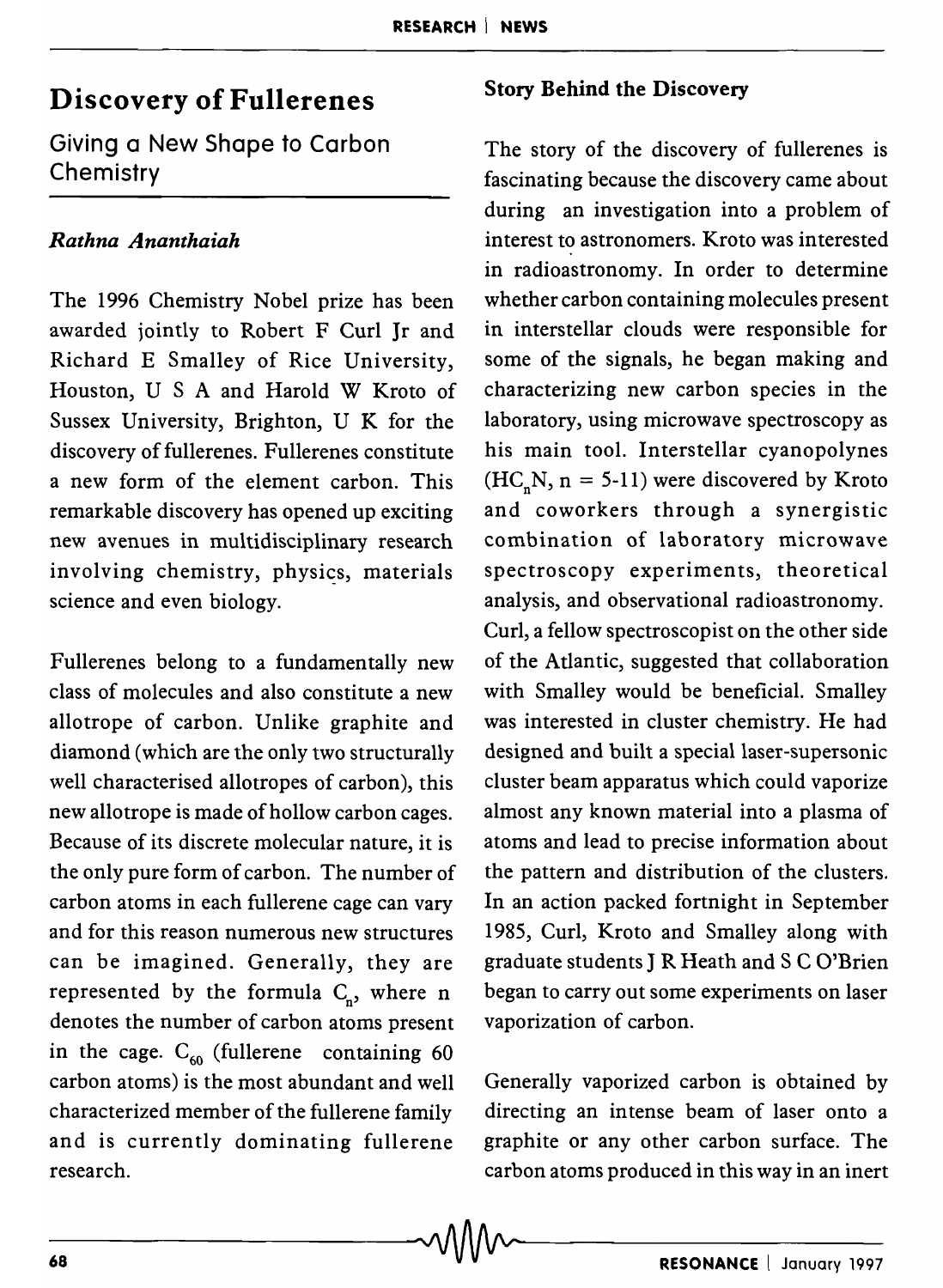atmosphere combine to form a series of clusters where the size varies from a few atoms to many hundreds. These experiments were aimed at synthesizing long chain carbon molecules, since the conditions might reproduce those existing in red giant stars, which give off large amounts of carbon. This would then provide good evidence to show how such molecules originate in the interstellar medium.

During the course of the experiments which probed the behaviour of the pure carbon clusters, a striking observation was made. Under some clustering conditions the peak corresponding to 720 mass units appeared extremely strong. The intensity of this peak relative to adjacent peaks varied dramatically under different clustering conditions. Under a particular condition, the mass spectrum was totally dominated by the 720 peak, corresponding to sixty carbon atoms.

The next difficult task was to assign a structure for the 720 mass peak which could explain its unique stability. Kroto, Smalley and Curl came up with a brilliant resolution to the problem. Using handmade models, they found that the planar graphite sheet structure curls up on the introduction of a few pentagons. For a 60 atom cluster with 12 pentagons, the structure closes in on itself, forming a beautiful cage *(Figure* 1). The shape is identical to that of a soccer ball. But the inspiration for the remarkable proposal of  $C_{60}$  having a spheroidal cage structure came from the geodesic domes designed by the

The inspiration for the remarkable proposal of  $C_{\epsilon_0}$  having a spheroidal cage structure came from the geodesic domes designed by a renowned architect Buckminster Fuller.

renowned architect R Buckminster Fuller. The stability of geodesic structures was realized and exploited by this architect earlier, for example in the American pavilion in the 1967 Montreal Expo. But it was not suspected that such structures could be realized on a molecular scale until 1985 . Since the geodesic dome concept played an important role in intriving at the structure of  $C_{60}$  it was given the name *Buckminster-fullerene.* 

The whole family of hollow cage carbon clusters are now called fullerenes. The most important member of the family, apart from  $C_{60}$  is  $C_{70}$ . It is usually a major contaminant

Figure 1 Structure of  $C_{60}$ 

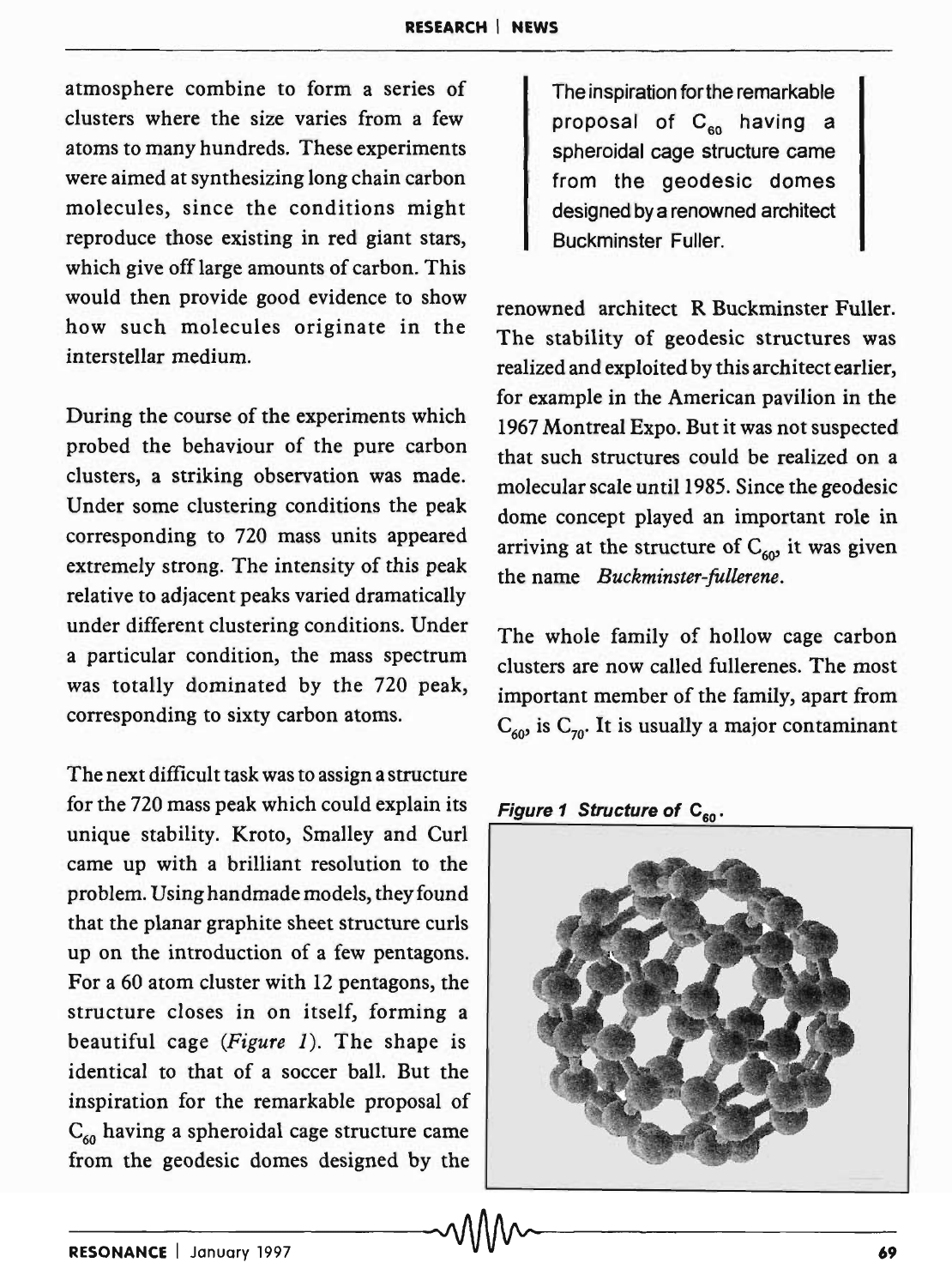Figure 2 Structure of  $C_{70}$ 



in the production of  $C_{60}$ . The rugby ball shaped structure of  $C_{70}$  is shown in *Figure 2*.

# Predictions Prior to Discovery

There were many conjectures on the possible existence of fullerenes prior to the actual discovery of these molecules. A hollow cage structure for carbon was first mentioned in an imaginative way by Jones in 1966 in a 'semi-popular' journal. The structure of  $C_{60}$ molecule was seriously suggested by Osawa in 1970 and discussed further in a chapter on *superaromaticity* in a book by Yoshida and Osawa in 1971. The next paper was that of Bochvar and Gal'pern in 1973 who published Hückel calculation on  $C_{60}$ . In 1980 Davidson published a paper which used graph theory to deduce an algebraic solution of the Huckel calculation for  $C_{60}$ . This paper contains an important paragraph in the light of the recent discovery: "Should such structures or higher homologs ever be rationally synthesized or obtained by pyrolytic routes from carbon polymers, they would be the first manifestations of authentic, discrete three dimensional aromaticity".

On the experimental front, there are many early papers on carbon clusters. But the most important ones which actually stimulated the key experiments are those published by Hintenberger and coworkers in 1959-63 in which it was shown that species containing up to 33 carbon atoms could be formed in a carbon arc. The next important advance was made by Rohlfing, Cox and Kaldor in 1984 who found that much larger carbon clusters  $C_n$  with n= 30-190 could be produced by vaporization of graphite.

# Synthesis and Confirmation of the Structure

Even though the discovery of  $C_{60}$  through mass spectrometry was achieved in 1985, many chemists were not fully convinced of the existence of fullerenes. The substance had been inferred in an exotic instrument, but was not made in a bottle. Kroto, Smalley and Curl followed up their original proposal with many additional experiments. They provided evidence for the cage structure by incorporating metal ions in  $C_{60}$ . But the breakthrough in synthesis came almost five years after the original discovery, from a group of physicists.

Kratschmer, Lamb, Fostiropoulos, and Huffman, in following up their earlier infrared spectral observations, discovered that at 300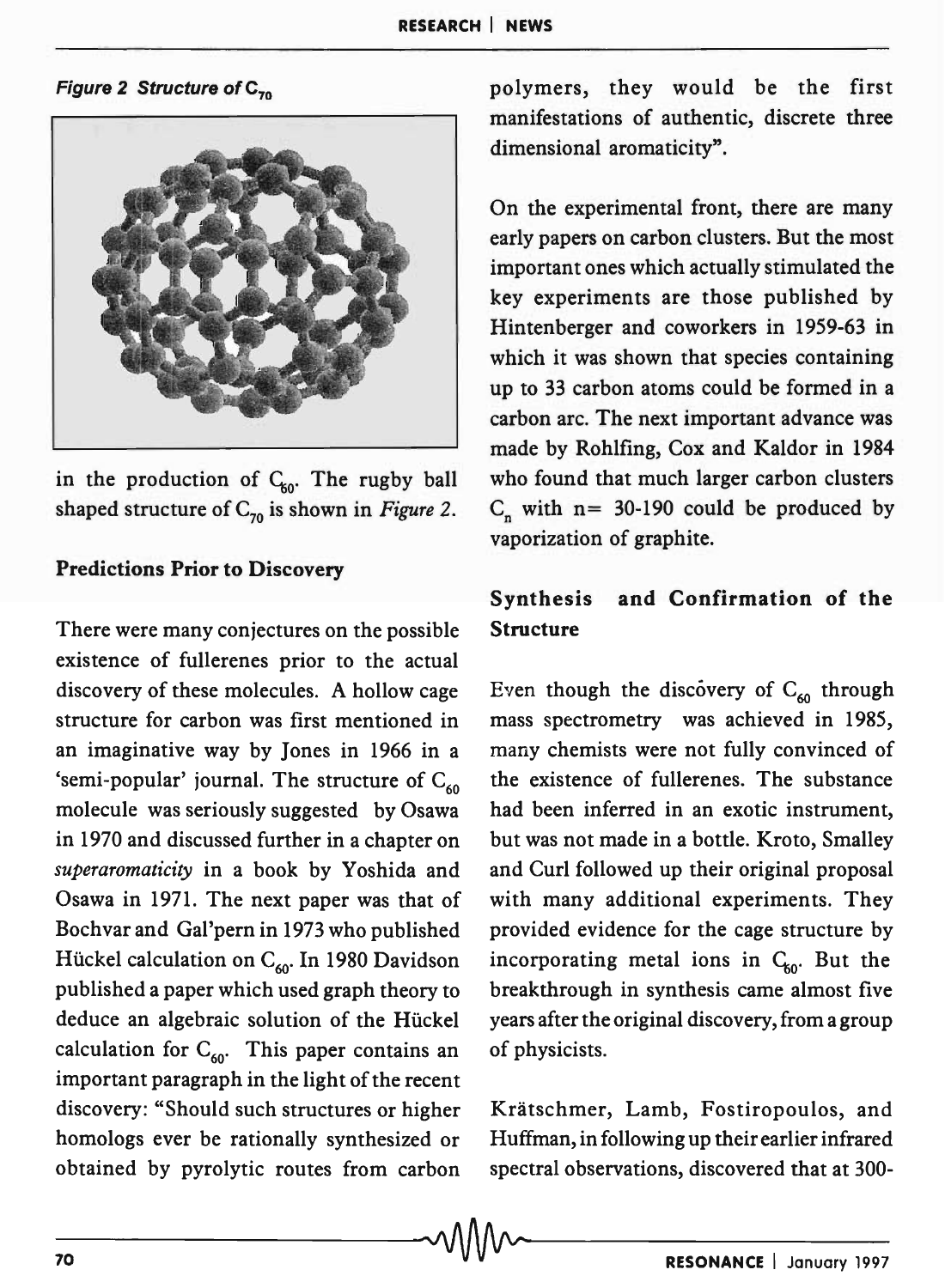$400^{\circ}$  C, a solid material could be sublimed have been a few efforts in this direction from the deposit obtained from arc-processed involving carbon rings, smaller polycyclic graphite. They were able to crystallize the condensed aromatics like corannulene, material and the X-ray and electron diffraction sumanene, etc. Success may not be very far. analyses showed that it consisted of arrays of 7 Å diameter spheroidal molecules. They also Higher Fullerenes reported IR, UV/VIS, and mass spectra of this extracted material which provided the first confirmation of the Buckminsterfullerene structural proposal. Later a single line 13C NMR spectrum was reported, confirming the equivalence of all carbon atoms of the highly symmetrical cage. Conclusive evidence for the remarkable cage structural proposal was obtained by the chemical derivatization of  $C_{60}$  by Hawkins and others. They synthesized  $OsO<sub>4</sub>(4-tert-butylpyridine)$  adduct with  $C<sub>60</sub>$ . Further they obtained crystals of this complex and showed by X-ray analysis that rotation of the free  $C_{60}$  in solid phase can be frozen by derivatization. This study provided the first reliable measure of carbon-carbon bond lengths for the  $C_{60}$  cage. Later many derivatives have been synthesized and characterized.

Since the discovery of the procedure by Kratschmer and Huffman for the macroscopic production of  $C_{60}$  methods to prepare and purify fullerenes have been further developed and improved by many research groups.

Even though  $C_{60}$  is available in macroscopic quantities, conventional organic synthesis of the molecule is yet to be achieved. This is currently one of the greatest challenges of synthetic organic chemistry. Of course, there

Ever since  $C_{60}$  and  $C_{70}$  were first detected by Kroto and others by laser vaporization of graphite, much effort has been directed to answer why  $C_{60}$  and  $C_{70}$  are so stable and what kinds of other fullerenes, with different sizes and shapes, can be formed as stable entities. Theoretical calculations on the higher fullerenes have predicted that all even-numbered fullerenes with the sizes larger than  $C_{70}$  can exist, at least in the sense of a hollow-closed cage structure. Until now, eight fullerenes comprised of 60, 70, 76, 78, 82, 84, 90, 96 carbon atoms have actually been isolated and confirmed to exist as stable clusters. Further, for  $C_{60}$ ,  $C_{70}$ , and  $C_{84}$ , the proposed structures have been confirmed by conventional spectroscopic tools as well as by chemical derivatization. For  $C_{76}$  and  $C_{78}$ , the structures have been proposed by13C NMR spectroscopy in solution.

Several variations in the fullerene cluster shapes have been observed. Long cylindrical nanotubes, cage enclosed in a cage, onionlike shapes have all been made. Usually, carbon tubules consist of hexagonal sheets folded as long cyclindrical shapes capped with pentagons. These represent a range of structures bridging fullerenes and graphite.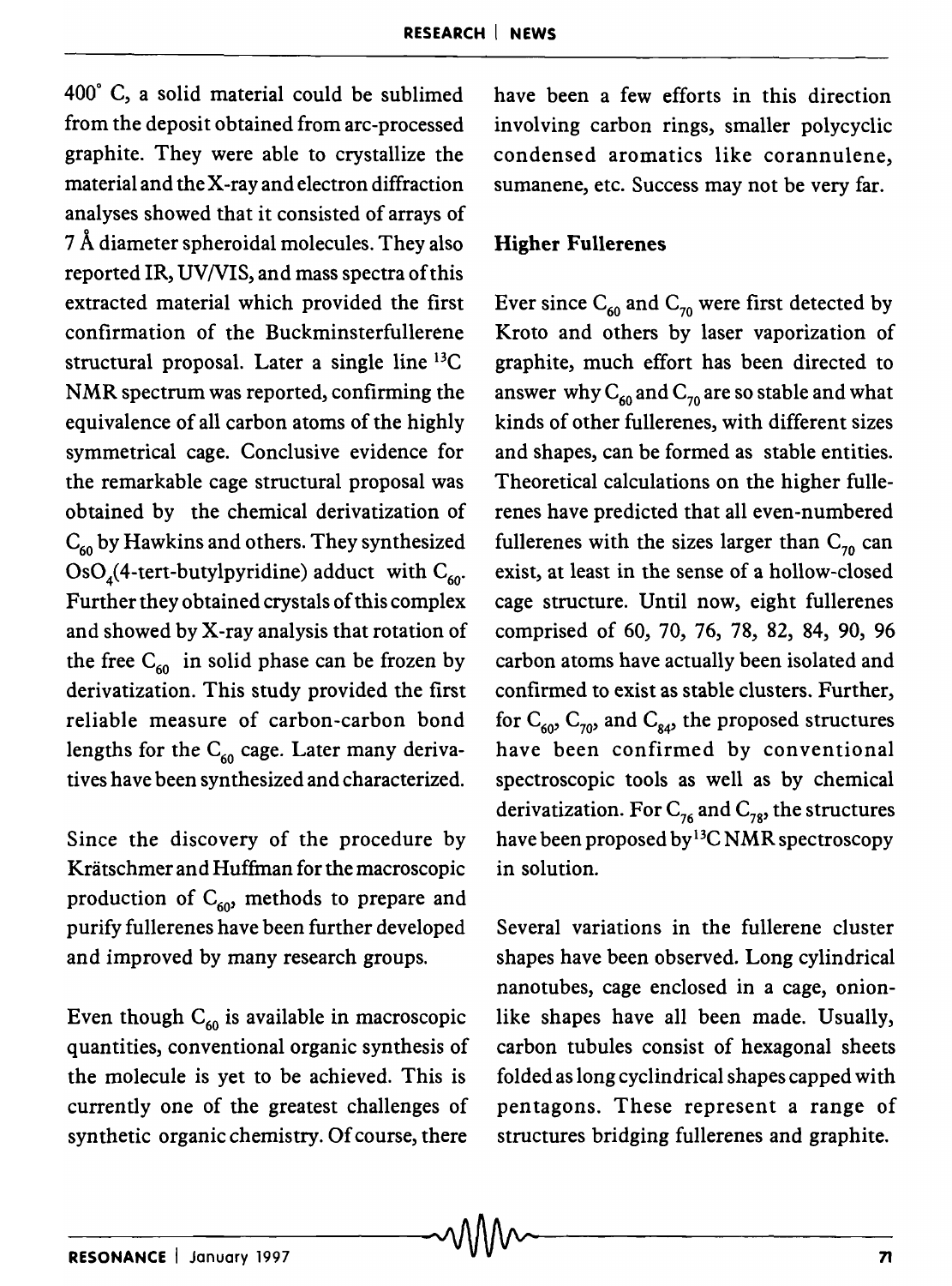A general formula forfullerenes is  $C_{20+20'}$  made up of 12 pentagons and n hexagons. For the larger fullerenes, several isomeric forms can be derived with pentagons and hexagons exclusively.

# Electronic Structure and Properties of Fullerenes

The spheroidal geometry of fullerenes is their most arresting feature, and it directly determines their singular electronic structure. According to Euler's theorem, a closed structure can be constructed with 12 pentagons. A general formula for fullerenes is  $C_{20+2n}$ , made up of 12 pentagons and n hexagons. For the larger fullerenes, several isomeric forms can be derived with pentagons and hexagons exclusively. If smaller and/or larger rings are accommodated, many other structures are possible. Conventional chemical knowledge indicates that unsaturated organic compounds with adjacent pentagons are unstable. The fact that  $C_{60}$  is the smallest possible fullerene with all pentagons isolated was one of the reasons for the original rationalization that it might be stable. Further, analysis of the problem of pentagon isolation in the general context of fullerene cages of any kind uncovered the surprising result that, not only was  $C_{60}$  the first isolated pentagon fullerene but most significantly the second was  $C_{70}$ . As  $C_{70}$  was known to be the second magic number in the original beam experiments, this discovery yielded the first strong support for the original fullerene structure proposal and gave rise to the 'pentagon isolation rule', governing general fullerene stability. To date all fullerenes that have been isolated follow this rule.

Initially  $C_{60}$  was expected to be extremely unreactive. This prediction was based on the fact that 12500 resonance structures are theoretically possible. Many of these forms apparently do not contribute to the stability of the molecule. Consequently,  $C_{60}$  behaves like an alkene rather than as an aromatic compound. In general, fullerenes undergo all the reactions associated with poorlyconjugated, electron-deficient alkenes. But their unique feature is the vast number of products possible from the addition of just one reagent.

# Future Directions

The electronic structure of fullerenes, and of  $C_{60}$  in particular, has fuelled the expectation that they will find unique applications. Remarkably, a few alkali metal salts of  $C_{60}$  are found to be superconducting. The fact that  $C_{60}$  can undergo reversible electrochemical reduction to various anions suggests possible

> In general, fullerenes undergo all the reactions associated with poorly-conjugated, electrondeficient alkenes. Buttheir unique feature is the vast number of products possible from the addition of just one reagent.